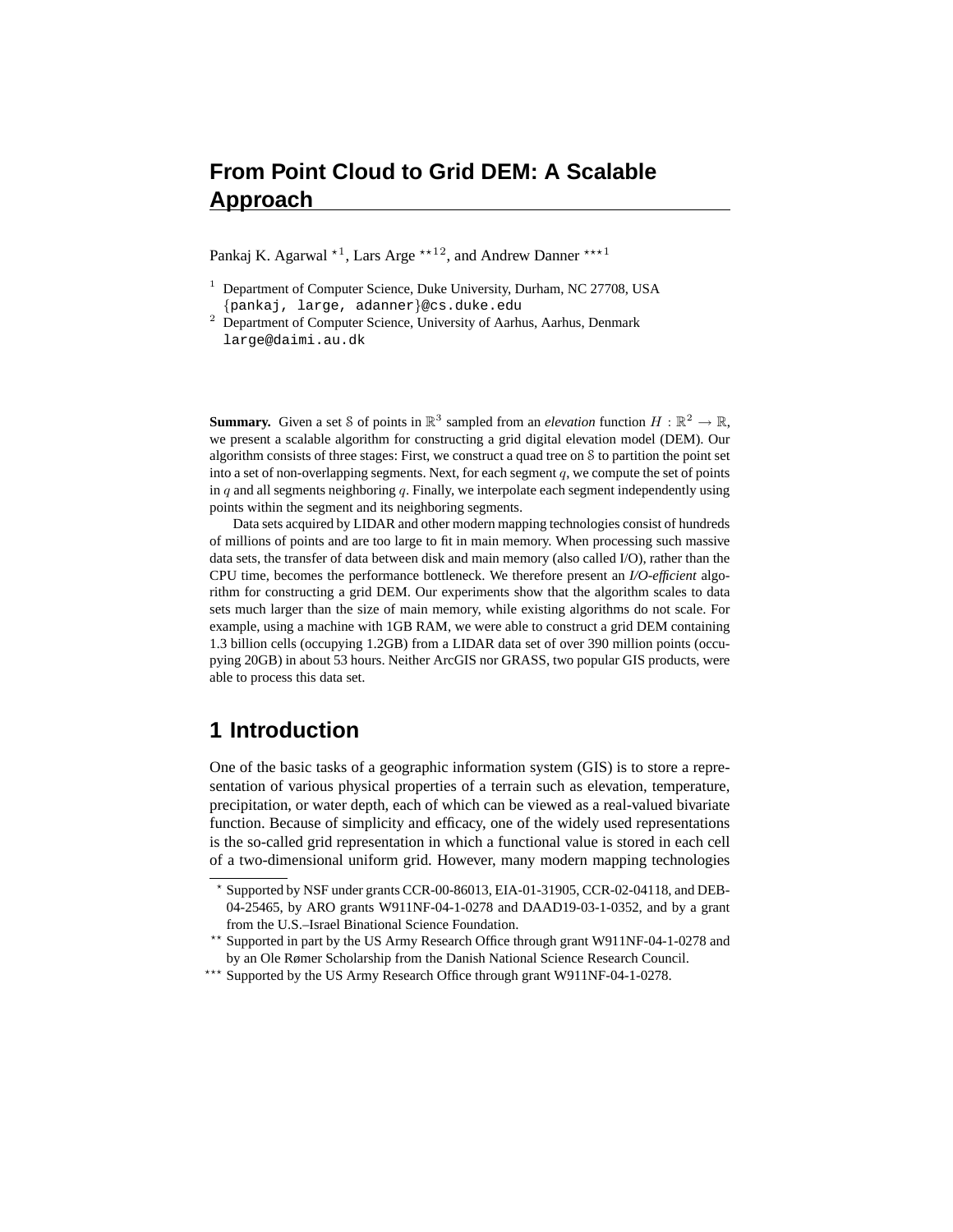do no acquire data on a uniform grid. Hence the raw data is a set  $\delta$  of N (arbitrary) points in  $\mathbb{R}^3$ , sampled from a function  $H : \mathbb{R}^2 \to \mathbb{R}$ . An important task in GIS is thus to interpolate S on a uniform grid of a prescribed resolution.

In this paper, we present a scalable algorithm for this interpolation problem. Although our technique is general, we focus on constructing a grid digital elevation model (DEM) from a set S of N points in  $\mathbb{R}^3$  acquired by modern mapping techniques such as LIDAR. These techniques generate huge amounts of high-resolution data. For example, LIDAR<sup>3</sup> acquires highly accurate elevation data at a resolution of one point per square meter or better and routinely generates hundreds of millions of points. It is not possible to store these massive data sets in the internal memory of even high-end machines, and the data must therefore reside on larger but considerably slower disks. When processing such huge data sets, the transfer of data between disk and main memory (also called *I/O*), rather than computation, becomes the performance bottleneck. An *I/O-efficient* algorithm that minimizes the number of disk accesses leads to tremendous runtime improvements in these cases. In this paper we develop an I/O-efficient algorithm for constructing a grid DEM of unprecedented size from massive LIDAR data sets.

**Related work.** A variety of methods for interpolating a surface from a set of points have been proposed, including inverse distance weighting (IDW), kriging, spline interpolation and minimum curvature surfaces. Refer to [12] and the references therein for a survey of the different methods. However, the computational complexity of these methods often make it infeasible to use them directly on even moderately large points sets. Therefore, many practical algorithms use a segmentation scheme that decomposes the plane (or rather the area of the plane containing the input points) into a set of *non-overlapping areas* (or *segments*), each containing a small number of input points. One then interpolates the points in each segment independently. Numerous segmentation schemes have been proposed, including simple regular decompositions and decompositions based on Voronoi diagrams [18] or quad trees [14, 11]. A few schemes using *overlapping* segments have also been proposed [19, 17].

As mentioned above, since I/O is typically the bottleneck when processing large data sets, I/O-efficient algorithms are designed to explicitly take advantage of the large main memory and disk block size [2]. These algorithms are designed in a model in which the computer consists of an internal (or main) memory of size  $M$  and an infinite external memory. Computation is considered free but can only occur on elements in main memory; in one *I/O-operation*, or simply *I/O*, B consecutive elements can be transfered between internal and external memory. The goal of an I/O-efficient algorithm is to minimize the number of I/Os.

Many  $\Theta(N)$  time algorithms that do not explicitly consider I/O use  $\Theta(N)$  I/Os when used in the I/O-model. However, the "linear" bound, the number of I/Os needed to read N elements, is only  $\Theta(\text{scan}(N)) = \Theta(\frac{N}{B})$  in the I/O model. The number of

<sup>&</sup>lt;sup>3</sup> In this paper, we consider LIDAR data sets that represent the actual terrain and have been pre-processed by the data providers to remove spikes and errors due to noise.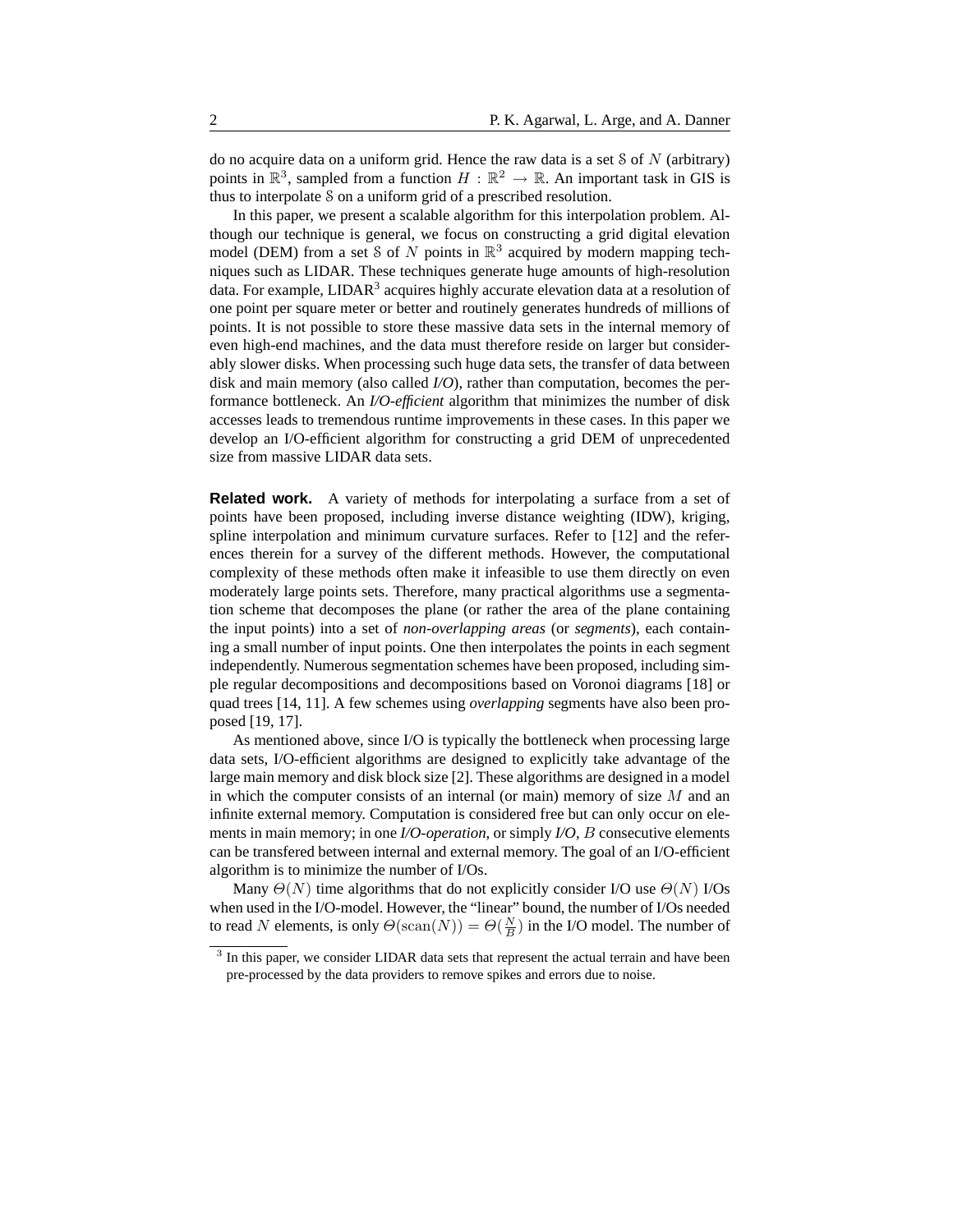I/Os needed to sort N elements is  $\Theta(\text{sort}(N)) = \Theta(\frac{N}{B} \log_{M/B} \frac{N}{B})$  [2]. In practice, B is on the order of  $10^3-10^5$ , so scan(N) and sort(N) are typically much smaller than N. Therefore tremendous speedups can often be obtained by developing algorithms that use  $O(\text{scan}(N))$  or  $O(\text{sort}(N))$  I/Os rather than  $\Omega(N)$  I/Os. Numerous I/O-efficient algorithms and data structures have been developed in recent years, including several for fundamental GIS problems (refer to [4] and the references therein for a survey). Agarwal et. al [1] presented a general top-down layered framework for constructing a certain class of spatial data structures–including quad trees–I/O-efficiently. Hjaltason and Samet [9] also presented an I/O-efficient quad-tree construction algorithm. This optimal  $O(\text{sort}(N))$  I/O algorithm is based on assigning a Morton block index to each point in S, encoding its location along a Morton-order (Z-order) space-filling curve, sorting the points by this index, and then constructing the structure in a bottom-up manner.

**Our approach.** In this paper we describe an I/O-efficient algorithm for constructing a grid DEM from LIDAR points based on quad-tree segmentation. Most of the segmentation based algorithms for this problem can be considered as consisting of three separate phases; the *segmentation* phase, where the decomposition is computed based on S; the *neighbor finding* phase, where for each segment in the decomposition the points in the segment and the relevant neighboring segments are computed; and the *interpolation* phase, where a surface is interpolated in each segment and the interpolated values of the grid cells in the segment are computed. In this paper, we are more interested in the segmentation and neighbor finding phases than the particular interpolation method used in the interpolation phase. We will focus on the quad tree based segmentation scheme because of its relative simplicity and because it has been used with several interpolation methods such as thin plate splines [14] and B-splines [11]. We believe that our techniques will apply to other segmentation schemes as well.

Our algorithm implements all three phases I/O-efficiently, while allowing the use of any given interpolation method in the interpolation phase. Given a set  $\delta$  of  $N$ points, a desired output grid specified by a bounding box and a cell resolution, as well as a threshold parameter  $k_{\max}$ , the algorithm uses  $O(\frac{N}{B}\frac{h}{\log \frac{M}{B}} + \text{sort}(T))$  I/Os, where h is the height of a quad tree on S with at most  $k_{\text{max}}$  points in each leaf, and T is the number of cells in the desired grid DEM. Note that this is  $O(\text{sort}(N) + \text{sort}(T))$ I/Os if  $h = O(\log N)$ , that is, if the points in S are distributed such that the quad tree is roughly balanced.

The three phases of our algorithm are described in Section 2, Section 3 and Section 4. In Section 2 we describe how to construct a quad tree on  $\delta$  with at most  $k_{\text{max}}$ points in each leaf using  $O(\frac{N}{B}\frac{h}{\log \frac{M}{B}})$  I/Os. The algorithm is based on the framework of Agarwal et. al [1]. Although not as efficient as the algorithm by Hjaltason and Samet [9] in the worst case, we believe that it is simpler and potentially more practical; for example, it does not require computation of Morton block indices or sorting of the input points. Also in most practical cases where S is relatively nicely distributed, for example when working with LIDAR data, the two algorithms both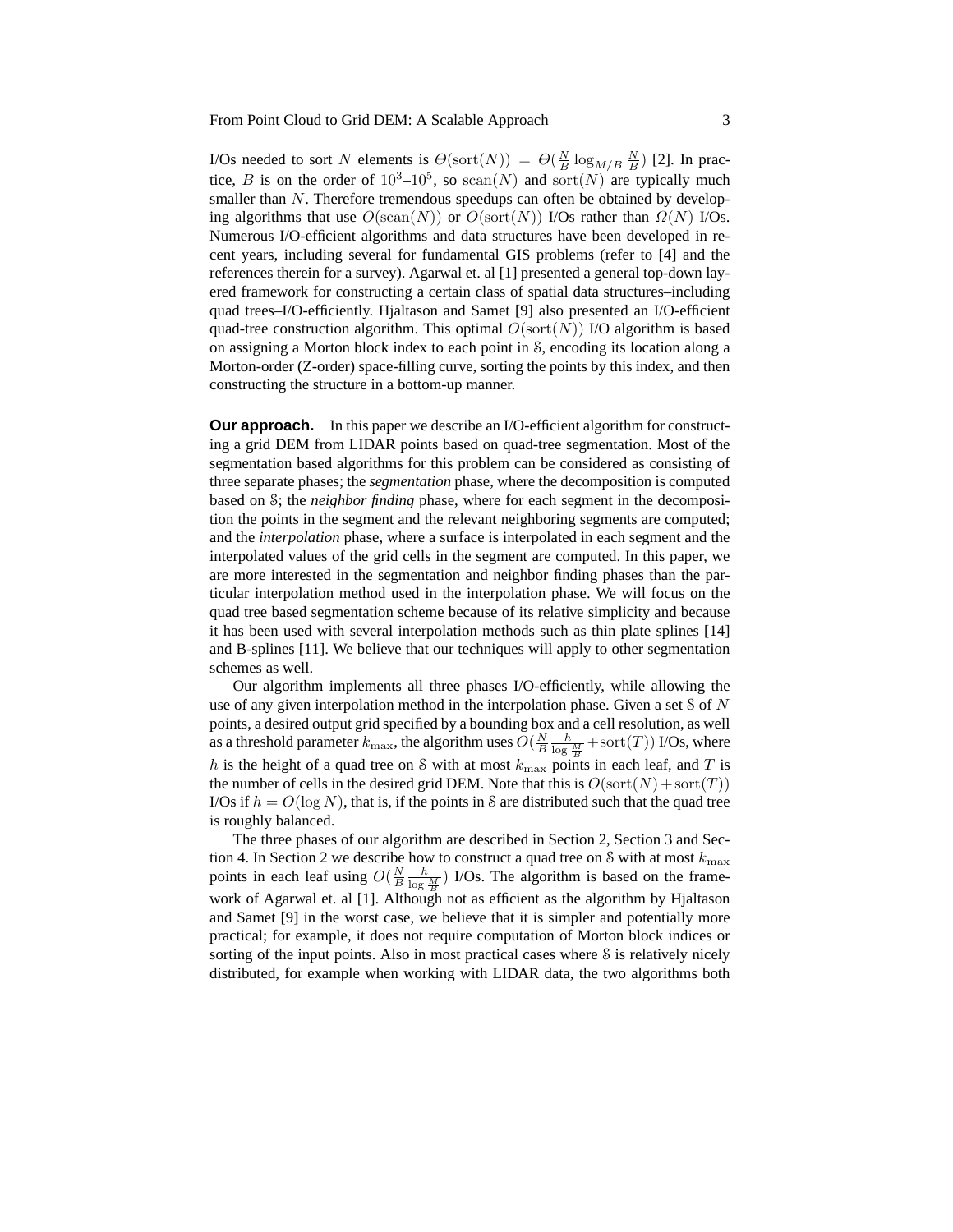use  $O(\text{sort}(N))$  I/Os. In Section 3 we describe how to find the points in all neighbor leaves of each quad-tree leaf using  $O(\frac{N}{B}\frac{h}{\log \frac{M}{B}})$  I/Os. The algorithm is simple and very similar to our quad-tree construction algorithm; it takes advantage of how the quad tree is naturally stored on disk during the segmentation phase. Note that while Hjaltason and Samet [9] do not describe a neighbor finding algorithm based on their Morton block approach, it seems possible to use their approach and an I/O-efficient priority queue [5] to obtain an  $O(\text{sort}(N))$  I/O algorithm for the problem. However, this algorithm would be quite complex and therefore probably not of practical interest. Finally, in Section 4 we describe how to apply an interpolation scheme to the points collected for each quad-tree leaf, evaluate the computed function at the relevant grid cells within the segment corresponding to each leaf, and construct the final grid using  $O(\text{scan}(N)) + O(\text{sort}(T))$  I/Os. As mentioned earlier, we can use any given interpolation method within each segment.

To investigate the practical efficiency of our algorithm we implemented it and experimentally compared it to other interpolation algorithms using LIDAR data. To summarize the results of our experiments, we show that, unlike existing algorithms, our algorithm scales to data sets much larger than the main memory. For example, using a 1GB machine we were able to construct a grid DEM containing 1.3 billion points (occupying 1.2GB) from a LIDAR data set of over 390 million points (occupying 20GB) in just 53 hours. This data set is an order of magnitude larger than what could be handled by two popular GIS products–ArcGIS and GRASS. In addition to supporting large input point sets, we were also able to construct very large high resolution grids; in one experiment we constructed a one meter resolution grid DEM containing more than 53 billion cells—storing just a single bit for each grid cell in this DEM requires 6GB.

In Section 5 we describe the details of the implementation of our theoretically I/O-efficient algorithm that uses a regularized spline with tension interpolation method [13]. We also describe the details of an existing algorithm implemented in GRASS using the same interpolation method; this algorithm is similar to ours but it is not I/O-efficient. In Section 6 we describe the results of the experimental comparison of our algorithm to other existing implementations. As part of this comparison, we present a detailed comparison of the quality of the grid DEMs produced by our algorithm and the similar algorithm in GRASS that show the results are in good agreement.

## **2 Segmentation Phase: Quad-Tree Construction**

Given a set S of N points contained in a bounding box  $[x_1, x_2] \times [y_1, y_2]$  in the plane, and a threshold  $k_{\text{max}}$ , we wish to construct a quad tree  $\mathcal{T}$  [8] on S such that each quad-tree leaf contains at most  $k_{\text{max}}$  points. Note that the leaves of T partition the bounding box  $[x_1, x_2] \times [y_1, y_2]$  into a set of disjoint areas, which we call *segments*.

**Incremental construction.** T can be constructed incrementally simply by inserting the points of S one at a time into an initially empty tree. For each point  $p$ ,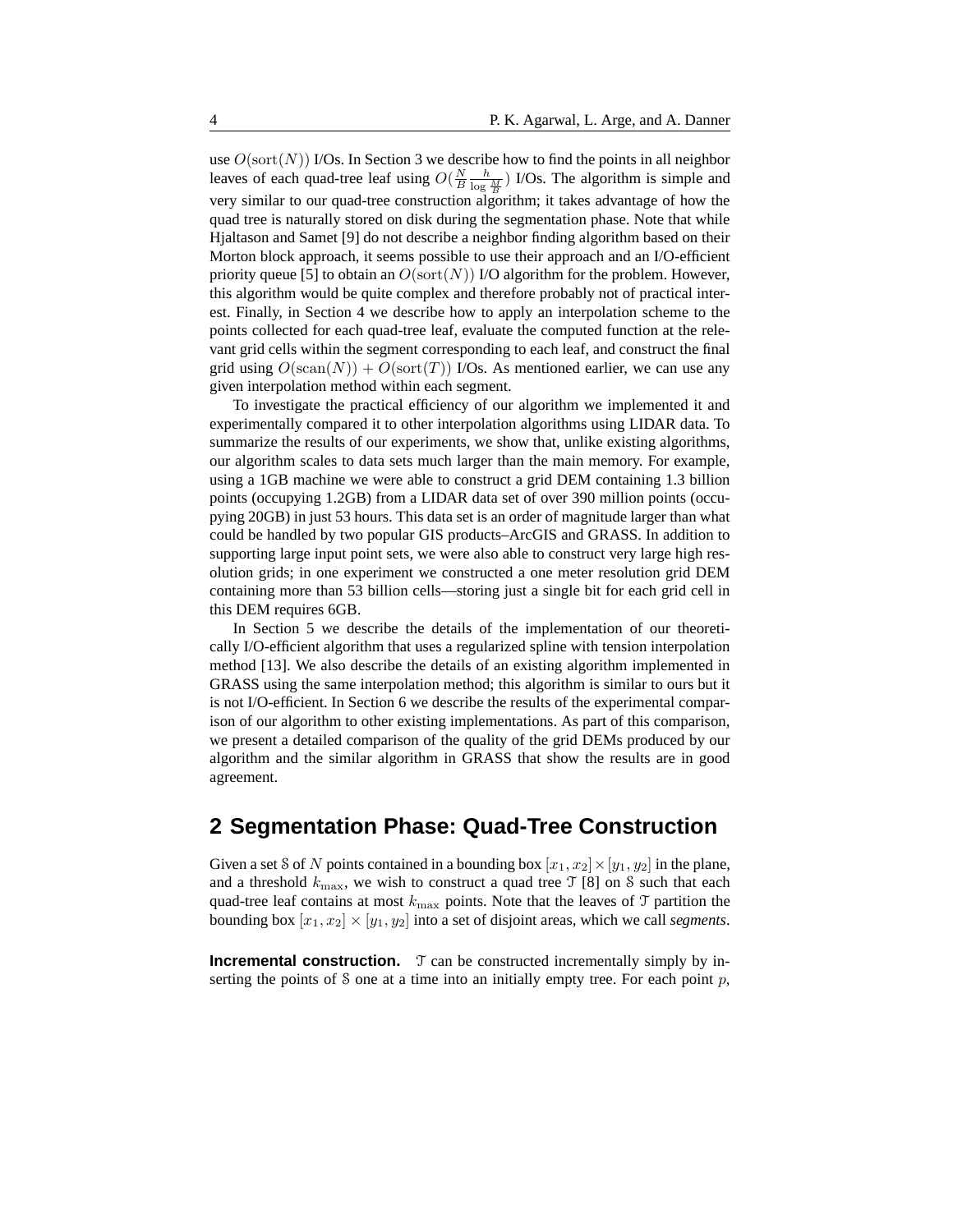we traverse a root-leaf path in  $\mathcal T$  to find the leaf v containing p. If v contains less than  $k_{\text{max}}$  points, we simply insert p in v. Otherwise, we split v into four new leaves, each representing a quadrant of  $v$ , and re-distribute  $p$  and the points in  $v$  to the new leaves. If h is the height of T, this algorithm uses  $O(Nh)$  time. If the input points in S are relatively evenly distributed we have  $h = O(\log N)$ , and the algorithm uses  $O(N \log N)$  time.

If S is so large that  $\mathcal T$  must reside on disk, traversing a path of length h may require as many as h I/Os, leading to an I/O cost of  $O(Nh)$  in the I/O-model. By storing (or  $blocking$ ) the nodes of  $\mathcal T$  on disk intelligently, we may be able to access a subtree of depth  $\log B$  (size B) in a single I/O and thus reduce the cost to  $O(N \frac{h}{\log B})$ I/Os. Caching the top-most levels of the tree in internal memory may also reduce the number of I/Os needed. However, since not all the levels fit in internal memory, it is hard to avoid spending an I/O to access a leaf during each insertion, or  $\Omega(N)$  I/Os in total. Since sort(N)  $\ll N$  in almost all cases, the incremental approach is very inefficient when the input points do not fit in internal memory.

**Level-by-level construction.** A simple I/O-efficient alternative to the incremental construction algorithm is to construct T level-by-level: We first construct the first level of T, the root v, by scanning through S and, if  $N > k_{\text{max}}$ , distributing each point p to one of four leaf lists on disk corresponding to the child of v containing p. Once we have scanned S and constructed one level, we construct the next level by loading each leaf list in turn and constructing leaf lists for the next level of T. While processing one list we keep a buffer of size  $B$  in memory for each of the four new leaf lists (children of the constructed node) and write buffers to the leaf lists on disk as they run full. Since we in total scan S on each level of T, the algorithm uses  $O(Nh)$ time, the same as the incremental algorithm, but only  $O(Nh/B)$  I/Os. However, even in the case of  $h = \log_4 N$ , this approach is still a factor of  $\log_{\frac{M}{B}} \frac{N}{B} / \log_4 N$ from the optimal  $O(\frac{N}{B} \log_{\frac{M}{B}} \frac{N}{B})$  I/O bound.

**Hybrid construction.** Using the framework of Agarwal et. al [1], we design a hybrid algorithm that combines the incremental and level-by-level approaches. In-



**Fig. 1.** Construction of a quad-tree layer of depth three with  $k_{\text{max}} = 2$ . Once a leaf at depth three is created, no further splitting is done; instead additional points in the leaf are stored in leaf lists shown below shaded nodes. After processing all points the shaded leaves with more than two points are processed recursively.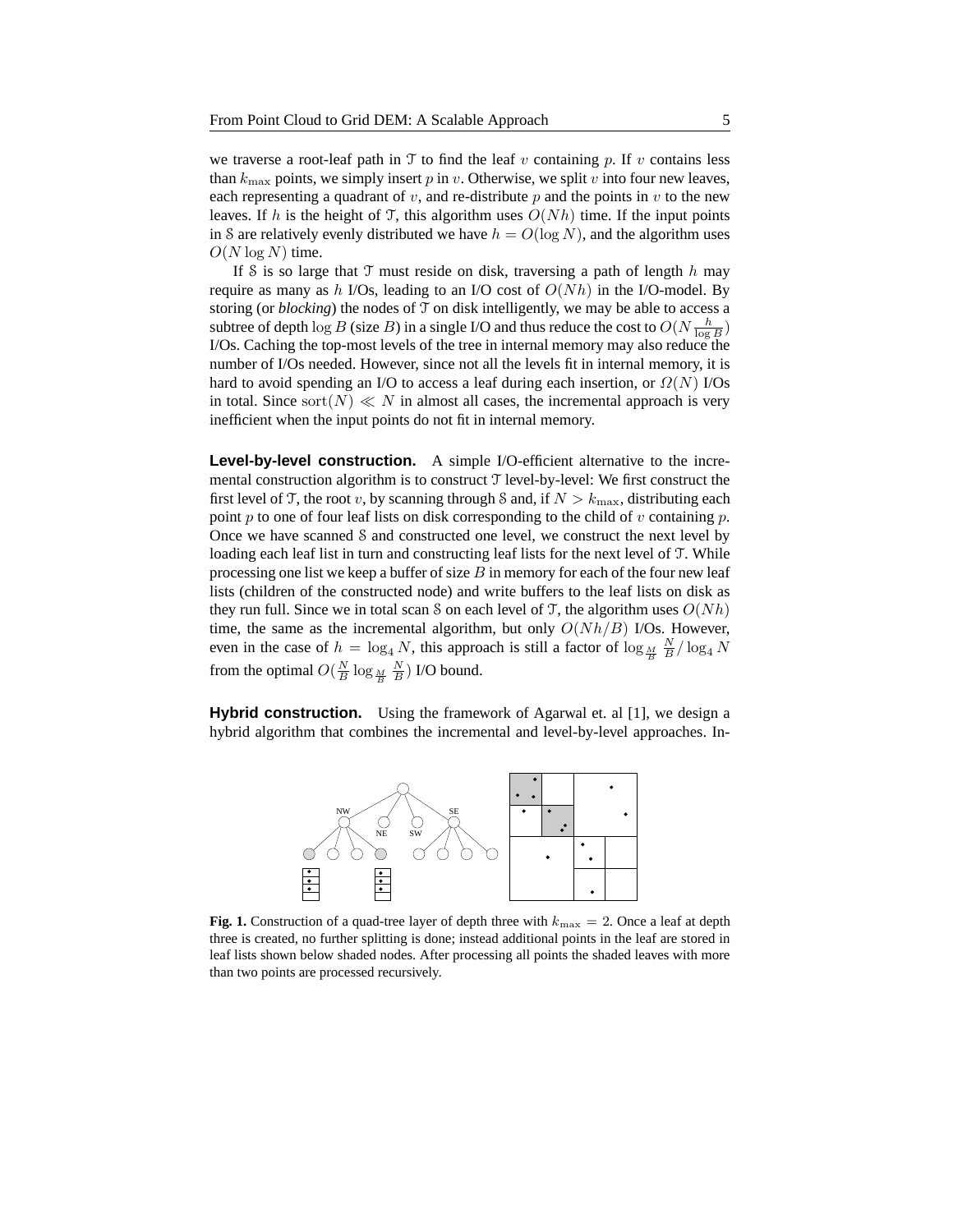stead of constructing a single level at a time, we can construct a *layer* of  $\log_4 \frac{M}{B}$ levels. Because  $4^{\log_4 \frac{M}{B}} = M/B < M$ , we construct the layer entirely in internal memory using the incremental approach: We scan through S, inserting points one at a time while splitting leaves and constructing new nodes, except if the path from the root of the layer to a leaf of the layer is of height  $\log_4 \frac{M}{B}$ . In this case, we write all points contained in such a leaf  $v$  to a list  $L_v$  on disk. After all points have been processed and the layer constructed, we write the layer to disk sequentially and recursively construct layers for each leaf list  $L_i$ . Refer to Figure 1.

Since a layer has at most  $M/B$  nodes, we can keep a internal memory buffer of size  $B$  for each leaf list and only write points to disk when a buffer runs full (for leaves that contain less than  $B$  points in total, we write the points in all such leaves to a single list after constructing the layer). In this way we can construct a layer on  $N$ points in  $O(N/B) = \text{scan}(N)$  I/Os. Since a tree of height h has  $h/\log_4 \frac{M}{B}$  layers, the total construction cost is  $O(\frac{N}{B}\frac{h}{\log \frac{M}{B}})$  I/Os. This is sort $(N) = O(\frac{N}{B}\log_{\frac{M}{B}}\frac{N}{B})$ I/Os when  $h = O(\log N)$ .

## **3 Neighbor Finding Phase**

Let  $\mathcal T$  be a quad tree on S. We say that two leaves are neighbors if their associated segments share part of an edge or a corner. Refer to Figure 2 for an example. If  $\mathcal L$  is the set of segments associated with the leaves of T, we want to find for each  $q \in \mathcal{L}$  the set  $S_q$  of points contained in q and the neighbor leaves of q. As for the construction algorithm, we first describe an incremental algorithm and then improve its efficiency using a layered approach.



**Fig. 2.** The segment q associated with a leaf of a quad tree and its six shaded neighboring segments.

**Incremental approach.** For each segment  $q \in \mathcal{L}$ , we can find the points in the neighbors of q using a simple recursive procedure: Starting at the root v of  $\mathcal T$ , we compare  $q$  to the segments associated with the four children of  $v$ . If the bounding box of a child u shares a point or part of an edge with q, then q is a neighbor of at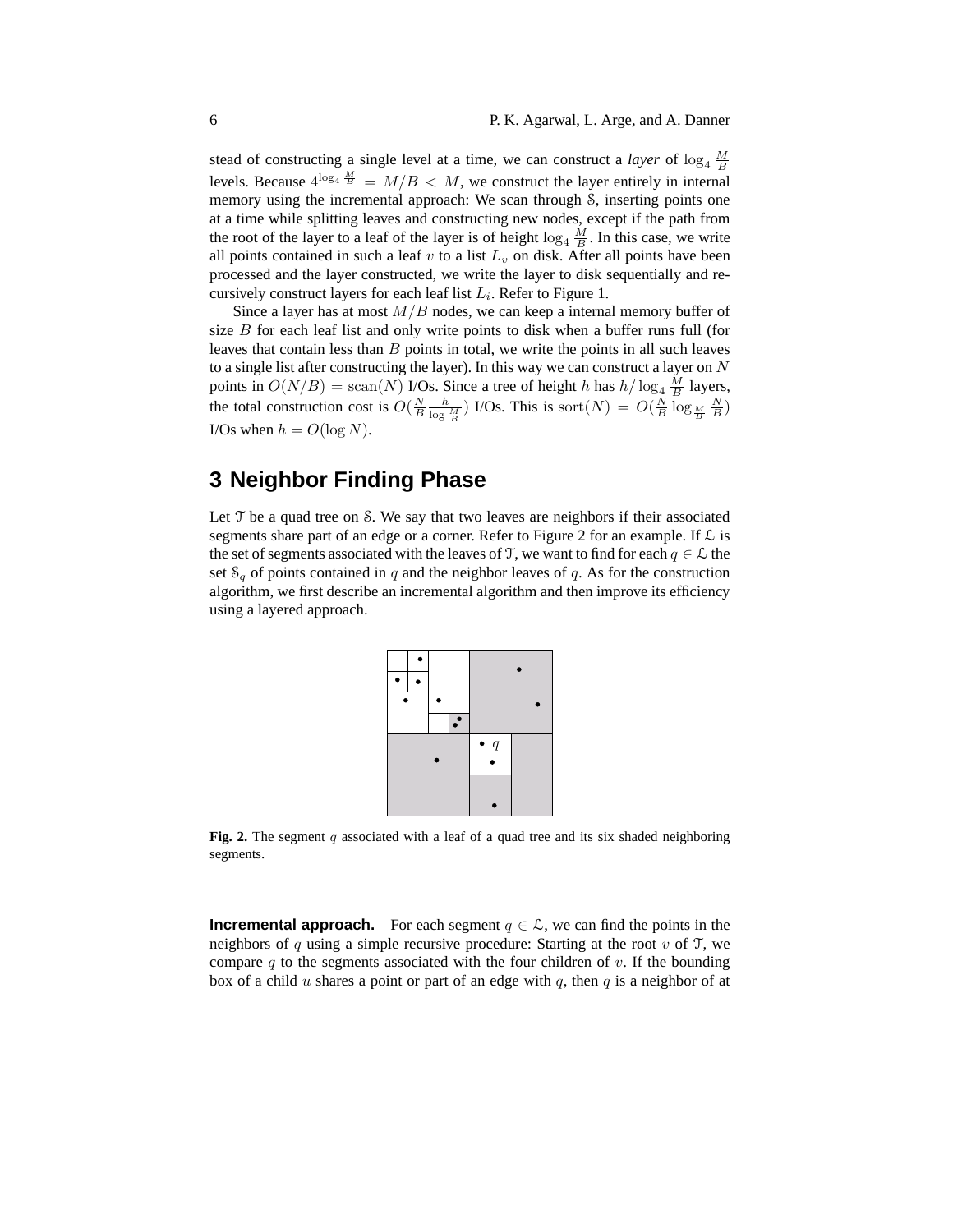least one leaf in the tree rooted in  $u$ ; we therefore recursively visit each child with an associated segment that either neighbors or contains  $q$ . When we reach a leaf we insert all points in the leaf in  $S_q$ .

To analyze the algorithm, we first bound the total number of neighbor segments found over all segments  $q \in \mathcal{L}$ . Consider the number of neighbor segments that are at least the same size as a given segment  $q$ ; at most one segment can share each of  $q$ 's four edges, and at most four more segments can share the four corner points of  $q$ . Thus, there are at most eight such neighbor segments. Because the neighbor relation is symmetric, the total number of neighbor segments over all segments is at most twice the total number of neighbor segments which are at least the same size. Thus the total number of neighbor segments over all segments is at most 16 times the number of leaves of T. Because the total number of leaves is at most  $4N/k_{\text{max}}$ , and since the above algorithm traverses a path of height  $h$  for each neighbor, it visits  $O(Nh)$ nodes in total. Furthermore, as each leaf contains at most  $k_{\text{max}}$  points, the algorithm reports  $O(Nk_{\text{max}})$  points in total. Thus the total running time of the algorithm is  $O((h + k_{\text{max}})N) = O(hN)$ . This is also the worst case I/O cost.

**Layered approach.** To find the points in the neighboring segments of each segment in  $\mathcal L$  using a layered approach similar to the one used to construct  $\mathcal T$ , we first load the top  $\log_4 \frac{M}{B}$  levels of T into memory. We then associate with each leaf u in the layer, a buffer  $B_u$  of size B in internal memory and a list  $L_u$  in external memory. For each segment  $q \in \mathcal{L}$ , we use the incremental algorithm described above to find the leaves of the layer with an associated segment that completely contains  $q$  or share part of a boundary with q. Suppose  $u$  is such a layer leaf. If  $u$  is also a leaf of the entire tree T, we add the pair  $(q, S_u)$  to a global list  $\Lambda$ , where  $S_u$  is the set of points stored at u. Otherwise, we add q to the buffer  $B_u$  associated with u, which is written to  $L_u$  on disk when  $B_u$  runs full. After processing all segments in  $\mathcal{L}$ , we recursively process the layers rooted at each leaf node  $u$  and its corresponding list  $L_u$ . Finally, after processing all layers, we sort the global list of neighbor points  $\Lambda$ by the first element q in the pairs  $(q, \mathcal{S}_u)$  stored in  $\Lambda$ . After this, the set  $\mathcal{S}_q$  of points in the neighboring segments of q are in consecutive pairs of  $\Lambda$ , so we can construct all  $S_q$  sets in a simple scan of  $\Lambda$ .

Since we access nodes in  $T$  during the above algorithm in the same order they were produced in the construction of T, we can process each layer of  $\log_4 \frac{M}{B}$  levels of T in scan(N) I/Os. Furthermore, since  $\sum_{q} |S_q| = O(N)$ , the total number of I/Os used to sort and scan  $\Lambda$  is  $O(\text{sort}(N))$ . Thus the algorithm uses  $O(\frac{N}{B}\frac{h}{\log \frac{M}{B}})$  I/Os in total, which is  $O(\text{sort}(N))$  when  $h = O(\log N)$ .

#### **4 Interpolation Phase**

Given the set  $S_q$  of points in each segment q (quad tree leaf area) and the neighboring segments of  $q$ , we can perform the interpolation phase for each segment  $q$  in turn simply by using any interpolation method we like on the points in  $S_q$ , and evaluating the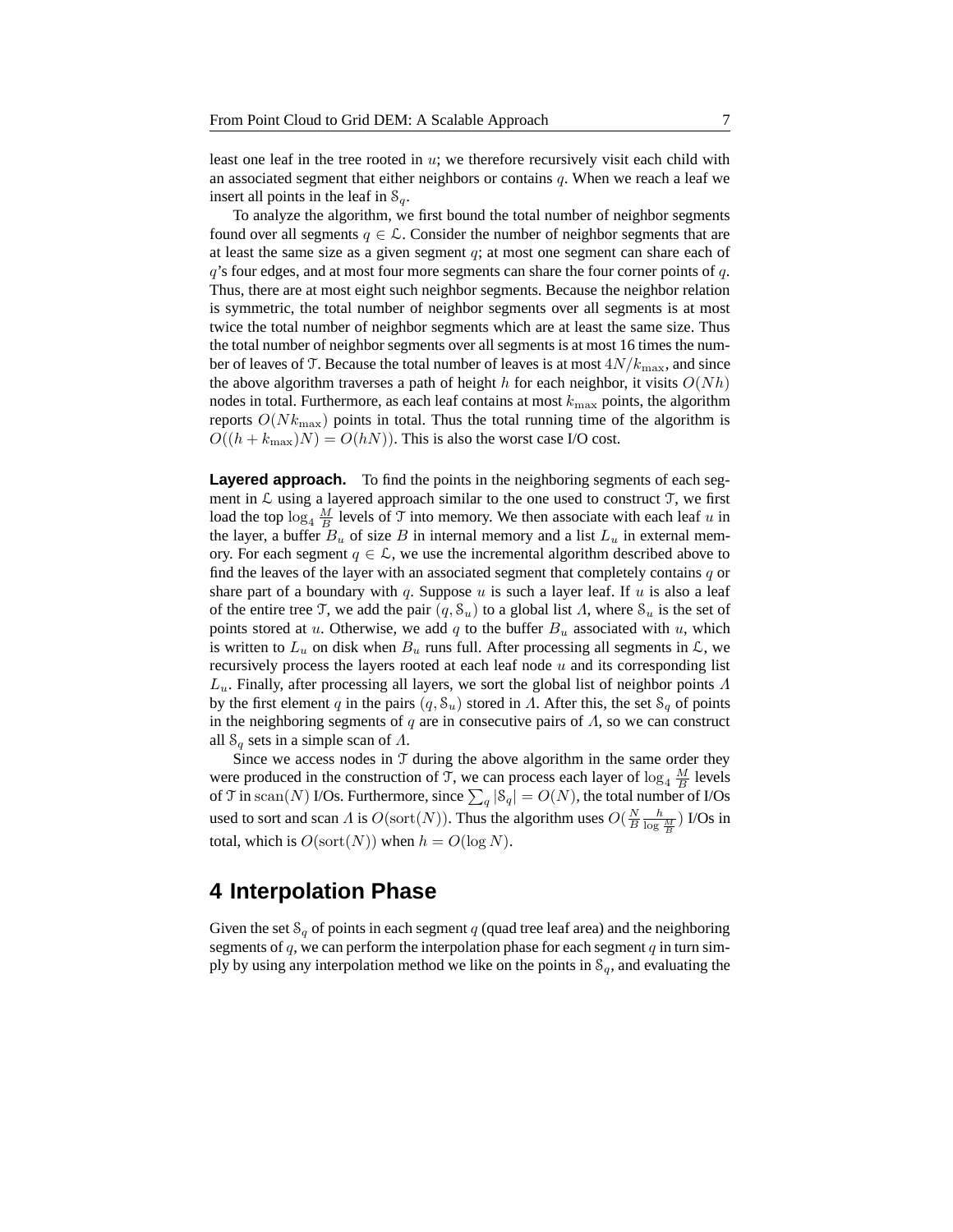computed function to interpolate each of the grid cells in q. Since  $\sum_{q} |S_q| = O(N)$ , and assuming that each  $S_q$  fits in memory (otherwise we maintain a internal memory priority queue to keep the  $n_{\text{max}} < M$  points in  $\mathcal{S}_q$  that are closest to the center of q, and interpolate on this subset), we can read each  $S<sub>q</sub>$  into main memory and perform the interpolation in  $O(\text{scan}(N))$  I/Os in total. However, we cannot simply write the interpolated grid cells to an output grid DEM as they are computed, since this could result in an I/O per cell (or per segment  $q$ ). Instead we write each interpolated grid cell to a list along with its position  $(i, j)$  in the grid; we buffer B cells at a time in memory and write the buffer to disk when it runs full. After processing each set  $\mathcal{S}_q$ , we sort the list of interpolated grid cells by position to obtain the output grid. If the output grid has size  $T$ , computing the  $T$  interpolated cells and writing them to the list takes  $O(T/B)$  I/Os. Sorting the cells take  $O(\text{sort}(T))$  I/Os. Thus the interpolation phase is performed in  $O(\text{scan}(N) + \text{sort}(T))$  I/Os in total.

#### **5 Implementation**

We implemented our methods in  $C++$  using TPIE [7, 6], a library that eases the implementation of I/O-efficient algorithms and data structures by providing a set of primitives for processing large data sets. Our algorithm takes as input a set S of points, a grid size, and a parameter  $k_{\text{max}}$  that specifies the maximum number of points per quad tree segment, and computes the interpolated surface for the grid using our segmentation algorithm and a regularized spline with tension interpolation method [13]. We chose this interpolation method because it is used in the open source GIS GRASS module s.surf.rst [14]—the only GRASS surface interpolation method that uses segmentation to handle larger input sizes—and provides a means to compare our I/O-efficient approach to an existing segmentation method. Below we discuss two implementation details of our approach: thinning the input point set, and supporting a *bit mask*. Additionally, we highlight the main differences between our implementation and s.surf.rst.

**Thinning point sets.** Because LIDAR point sets can be very dense, there are often several cells in the output grid that contain multiple input points, especially when the grid cell size is large. Since it is not necessary to interpolate at sub-pixel resolutions, computational efficiency improves if one only includes points that are sufficiently far from other points in a quad-tree segment. Our implementation only includes points in a segment that are at least a user-specified distance  $\varepsilon$  from all other points within the segment. By default,  $\varepsilon$  is half the size of a grid cell. We implement this feature with no additional I/O cost simply by checking the distance between a new point  $p$  and all other points within the quad-tree leaf containing  $p$  and discarding p if it is within a distance  $\varepsilon$  of another point.

**Bit mask.** A common GIS feature is the ability to specify a bit mask that skips computation on certain grid cells. The bit mask is a grid of the same size as the output grid, where each cell has a zero or one bit value. We only interpolate grid cell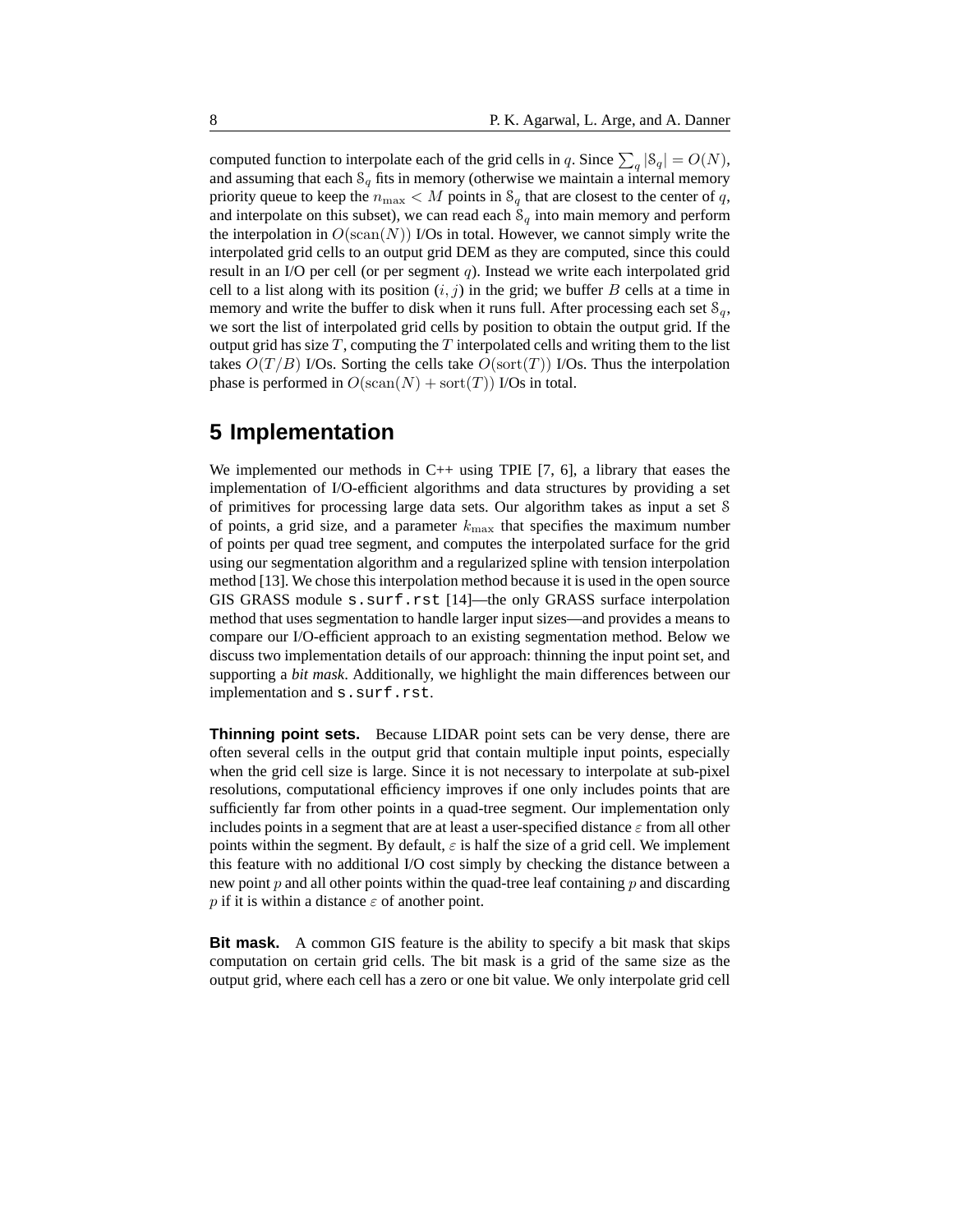values when the bit mask for the cell has the value one. Bit masks are particularly useful when the input data set consists of an irregularly shaped region where the input points are clustered and large areas of the grid are far from the input points. Skipping the interpolation of the surface in these places reduces computation time, especially when many of the bit mask values are zero.

For high resolution grids, the number of grid cells can be very large, and the bit mask may be larger than internal memory and must reside on disk. Randomly querying the bit mask for each output grid cell would be very expensive in terms of I/O cost. Using the same filtering idea described in Section 2 and Section 3, we filter the bit mask bits through the quad-tree layer by layer such that each quad-tree segment gets a copy of the bit mask bits it needs during interpolation. The algorithm uses  $O(\frac{T}{B} \frac{h}{\log \frac{M}{B}})$  I/Os in total, where T is the number of cells in the output grid, which is  $O(\text{sort}(T))$  when  $h = O(\log N)$ . The bits for a given segment can be accessed sequentially as we interpolate each quad-tree segment.

**GRASS Implementation.** The GRASS module s. surf.rst uses a quad-tree segmentation, but is not I/O-efficient in several key areas which we briefly discuss; constructing the quad tree, supporting a bit mask, finding neighbors, and evaluating grid cells. All data structures in the GRASS implementation with the exception of the output grid are stored in memory and must use considerably slower swap space on disk if internal memory is exhausted. During construction points are simply inserted into an internal memory quad tree using the incremental construction approach of Section 2. Thinning of points using the parameter  $\varepsilon$  during construction is implemented exactly as our implementation. The bit mask in s. surf.rst is stored as a regular grid entirely in memory and is accessed randomly during interpolation of segments instead of sequentially in our approach.

Points from neighboring quad-tree segment are not found in advance as in our algorithm, but are found when interpolating a given quad-tree segment  $q$ ; the algorithm creates a window w by expanding q in all directions by a width  $\delta$  and querying the quad tree to find all points within w. The width  $\delta$  is adjusted by binary search until the number of points within w is between a user specified range  $[n_{\min}, n_{\max}]$ . Once an appropriate number of points is found for a quad-tree segment  $q$ , the grid cells in  $q$  are interpolated and written directly to the proper location in the output grid by randomly seeking to the appropriate file offset and writing the interpolated results. When each segment has a small number of cells, writing the values of the T output grid cells uses  $O(T) \gg$  sort $(T)$  I/Os. Our approach constructs the output grid using the significantly better sort $(T)$  I/Os.

#### **6 Experiments**

We ran a set of experiments using our I/O-efficient implementation of our algorithm and compared our results to existing GIS tools. We begin by describing the data sets on which we ran the experiments, then compare the efficiency and accuracy of our algorithm with other methods. We show that our algorithm is scalable to over 395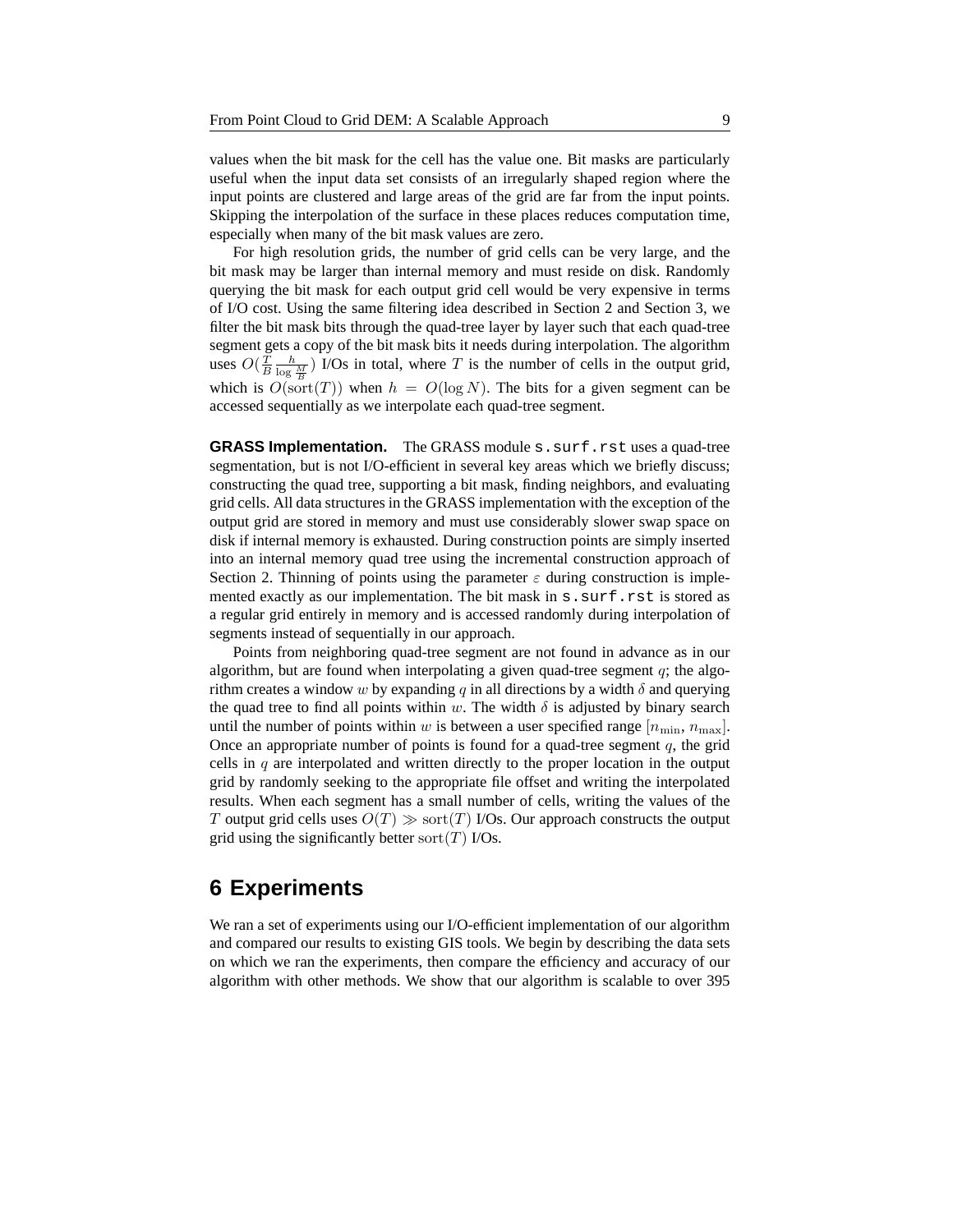

**Fig. 3.** (a) Neuse river basin data set and (b) Outer Banks data set, with zoom to very small region.

million points and over 53 billion output grid cells–well beyond the limits of other GIS tools we tested.

**Experimental setup.** We ran our experiments on an Intel 3.4GHz Pentium 4 hyper-threaded machine with 1GB of internal memory, over 4GB of swap space, and running a Linux 2.6 kernel. The machine had a pair of 400GB SATA disk drives in a non-RAID configuration. One disk stored the input and output data sets and the other disk was used for temporary scratch space.

For our experiments we used two large LIDAR data sets, freely available from online sources; one of the Neuse river basin from the North Carolina Floodmaps project [15] and one of the North Carolina Outer Banks from NOAA's Coastal Services Center [16].

*Neuse river basin.* This data set contains 500 million points, more than 20 GB of raw data; see Figure 3(a). The data have been pre-processed by the data providers to remove most points on buildings and vegetation. The average spacing between points is roughly 20ft.

*Outer banks.* This data set contains 212 million LIDAR points, 9 GB of raw data; see Figure 3(b). Data points are confined to a narrow strip (a zoom of a very small portion of the data set is shown in the figure). This data set has not been heavily preprocessed to remove buildings and vegetation. The average point spacing is roughly 3ft.

**Scalability results.** We ran our algorithm on both the Neuse river and Outer Banks data sets at varying grid cell resolutions. Because we used the default value of  $\varepsilon$  (half the grid cell size) increasing the size of grid cells decreased the number of points in the quad tree and the number of points used for interpolation. Results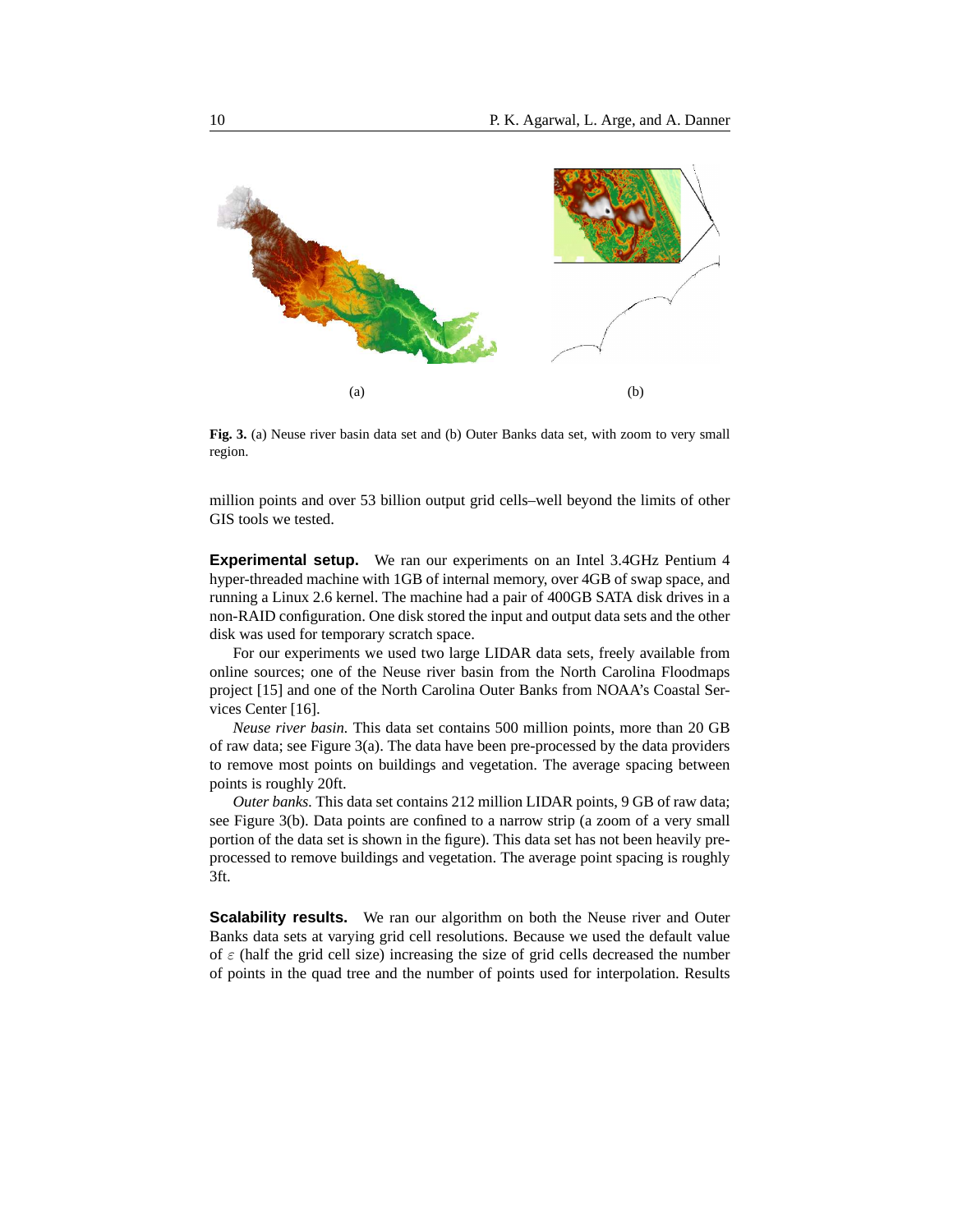are summarized in Table 1. In each test, the interpolation phase was the most timeconsuming phase; interpolation consumed over 80% of the total running time on the Neuse river basin data set. For each test we used a bit mask to ignore cells more than 300ft from the input points. Because of the irregular shape of the Outer Banks data, this bit mask is very large, but relatively sparse (containing very few "1" bits). Therefore, filtering the bit mask and writing the output grid for the Outer Banks data were relatively time-consuming phases when compared to the Neuse river data. Note that the number of grid cells in the Outer Banks is roughly three orders of magnitude greater than the number of quad-tree points. Asthe grid cell size decreases and the total number of cells increases, bit mask and grid output operations consume a greater percentage of the total time. At a resolution of 5ft, the bit mask alone for the Outer Banks data set is over 6GB. Even at such large grid sizes, interpolation an internal memory procedure—was the most time-consuming phase, indicating that I/O was not a bottleneck in our algorithm.

| Dataset                                      | <b>Neuse</b> |           | <b>Outer Banks</b>   |      |
|----------------------------------------------|--------------|-----------|----------------------|------|
| Resolution (ft)                              | 20           | 40        | 5                    | 10   |
| Output grid cells $(\overline{\times 10^6})$ |              |           | 1360 340 53160 13402 |      |
| quad-tree points $(\times 10^6)$             | 395          | 236       | 128                  | 66   |
| Total Time (hrs)                             |              | 53.0 24.4 | 17.7                 | 6.9  |
| Time spent to $(\%)$                         |              |           |                      |      |
| Build tree                                   | 2.0          | 3.8       | 4.5                  | 8.6  |
| <b>Find Neighbors</b>                        |              | 10.6 15.1 | 14.5                 | 16.4 |
| Filter Bit mask                              | 0.2          | 0.3       | 13.1                 | 8.0  |
| Interpolate                                  |              | 86.4 80.4 | 52.6                 | 57.8 |
| <b>Write Output</b>                          | 0.8          | 0.4       | 15.3                 | 9.2  |

**Table 1.** Results from the Neuse river basin and the Outer Banks data sets.

We also tried to test other available interpolation methods, including  $s$ .  $\text{surf}$ .  $\text{rst}$ in the open source GIS GRASS; kriging, IDW, spline, and topo-to-raster (based on ANUDEM [10]) tools in ArcGIS 9.1; and QTModeler 4 from Applied Imagery [3]. Only s. surf.rst supported the thinning of data points based on cell size, so for the other programs we simply used a subset of the data points. None of the ArcGIS tools could process more than 25 million points from the Neuse river basin at 20ft resolution and every tool crashed on large input sizes. The topo-to-raster tool processed the largest set amongst the ArcGIS tools at 21 million points.

The s. surf.rst could not process more than 25 million points either. Using a resolution of 200ft, s. surf.rst could process the entire Neuse data set in six hours, but the quad tree only contained 17.4 million points. Our algorithm processed the same data set at 200ft resolution in 3.2 hours. On a small subset of the Outer Banks data set containing 48.8 million points, s. surf.rst, built a quad tree on 7.1 million points and computed the output grid DEM in three hours, compared to 49 minutes for our algorithm on the same data set.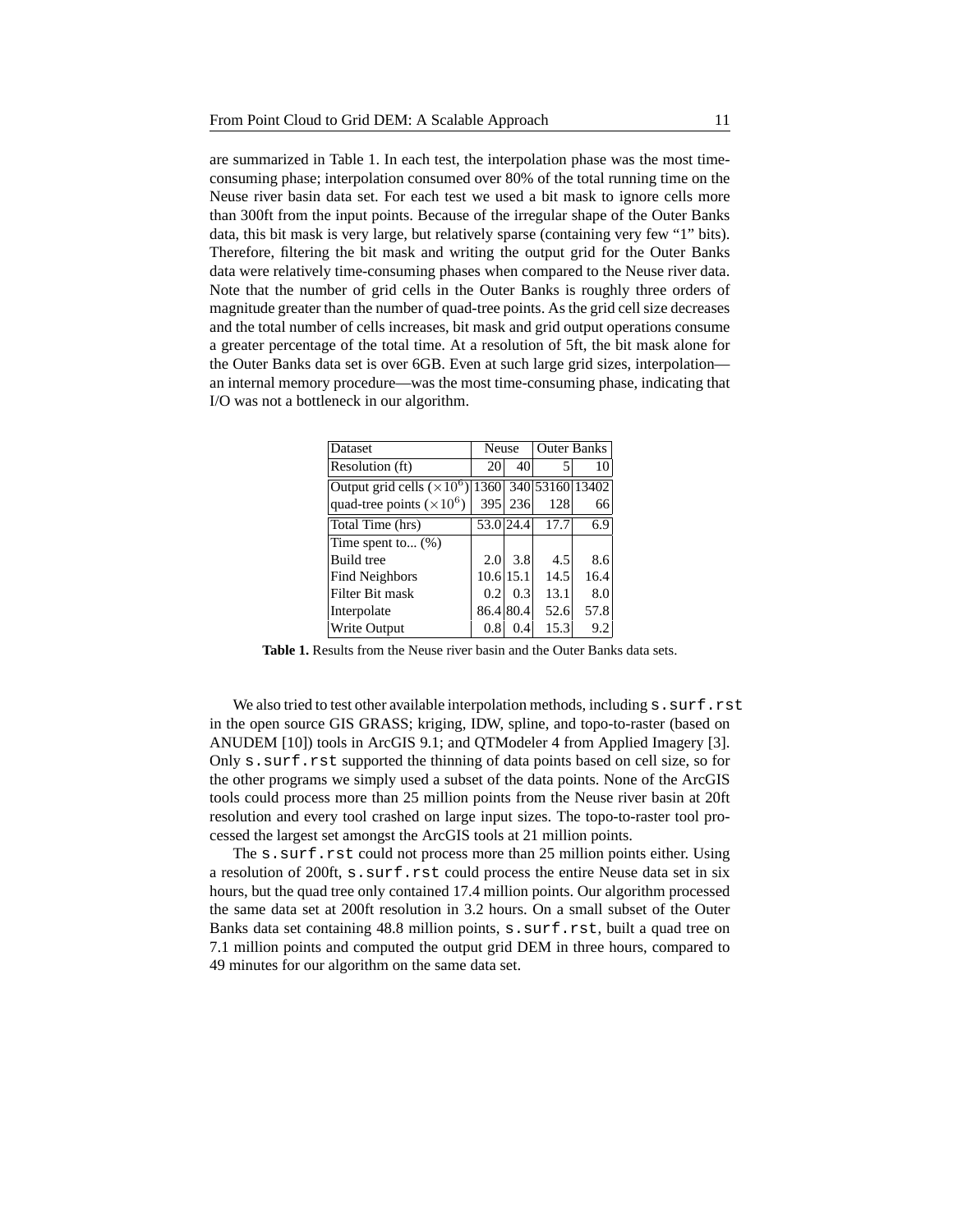The QTModeler program processed the largest data set amongst the other methods we tested, approximately 50 million points, using 1GB of RAM. The documentation for QTModeler states that their approach is based on an internal memory quad tree and can process 200 million points with 4GB of available RAM. We can process a data set almost twice as large using less than 1GB of RAM.

Overall, we have seen that our algorithm is scalable to very large point sets and very large grid sizes and we demonstrated that many of the commonly used GIS tools cannot process such large data sets. Our approach for building the quad tree and finding points in neighboring segments is efficient and never took more than 25% of the total time in any of our experiments. The interpolation phase, an internal step that reads points sequentially from disk and writes grid cells sequentially to disk, was the most time-consuming phase of the entire algorithm.

**Comparison of constructed grids.** To show that our method constructs correct output grids, we compared our output on the Neuse river basin to the original input points as well as to grid DEMs created by s.surf.rst, and DEMs freely available from NC Floodmaps. Because s.surf.rst cannot process very large data sets, we ran our tests on a small subset of the Neuse river data set containing 13 million points. The output resolution was 20ft,  $\varepsilon$  was set to the default 10ft, and the output grid had 3274 rows and 3537 columns for a total of 11.6 million cells. Approximately 11 million points were in the quad tree.



**Fig. 4.** Distribution of deviations between input points and interpolated surface ( $k_{\text{max}} = 35$ ).

The interpolation function we tested used a smoothing parameter and allowed the input points to deviate slightly from the interpolated surface. We used the same default smoothing parameter used in the GRASS implementation and compared the distribution of deviations between the input points and the interpolated surface. The results were independent of  $k_{\text{max}}$ , the maximum number of points per quad-tree segment. In all tests, at least 79% of the points had no deviation, and over 98% of the points had a deviation of less than one inch. Results for  $s$ . surf.rst were similar.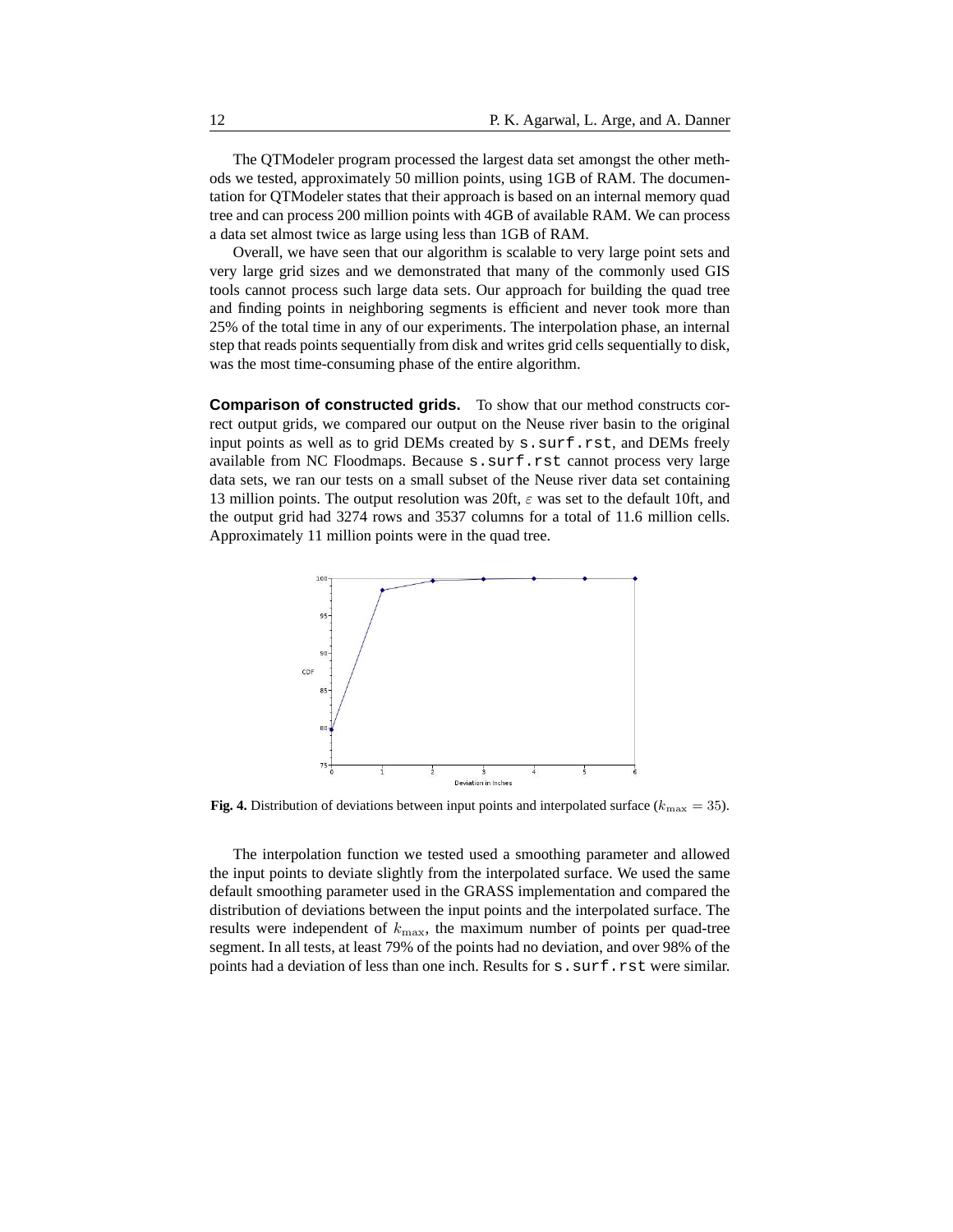Since the results were indistinguishable for various  $k_{\text{max}}$  parameters, we show only one of the cumulative distribution functions (CDF) for  $k_{\text{max}} = 35$  in Figure 4.

Next, we computed the absolute deviation between grid values computed using s.surf.rst and our method. We found that over 98% of the cells agreed within 1 inch, independent of  $k_{\text{max}}$ . The methods differ slightly because s.surf.rst uses a variable size window to find points in neighboring points of a quad-tree segment  $q$  and may not choose all points from immediate neighbors of  $q$  when the points are dense and may expand the window to include points in segments that are not immediate neighbors of  $q$  when the points are sparse. In Figure 5(a) we show a plot of the interpolated surface along with an overlay of cells where the deviation exceeds 3 inches. Notice that most of the bad spots are along the border of the data set where our method is less likely to get many points from neighboring quad-tree leaves and near the lake in the upper left corner of the image where LIDAR signals are absorbed by the water and there are no input data points.



**Fig. 5.** Interpolated surface generated by our method. Black dots indicate cells where the deviation between our method and (a)  $s$ .  $\text{surf}$ . rst is greater than three inches, (b) ncfloodmap data is greater than two feet.

Finally, we compared both our output and that of s.surf.rst to the 20ft DEM data available from the NC Floodmaps project. A CDF in Figure 6 of the absolute deviation between the interpolated grids and the "base" grid from NC Floodmaps shows that both implementations have an identical CDF curve. However, the agreement between the interpolated surfaces and the base grid is not as strong as the agreement between the algorithms when compared to each other. An overlay of regions with deviation greater than two feet on base map shown in Figure 5(b) reveals the source of the disagreement. A river network is clearly visible in the figure indicating that something is very different between the two data sets along the rivers. NC Floodmaps uses supplemental break-line data that is not part of the LIDAR point set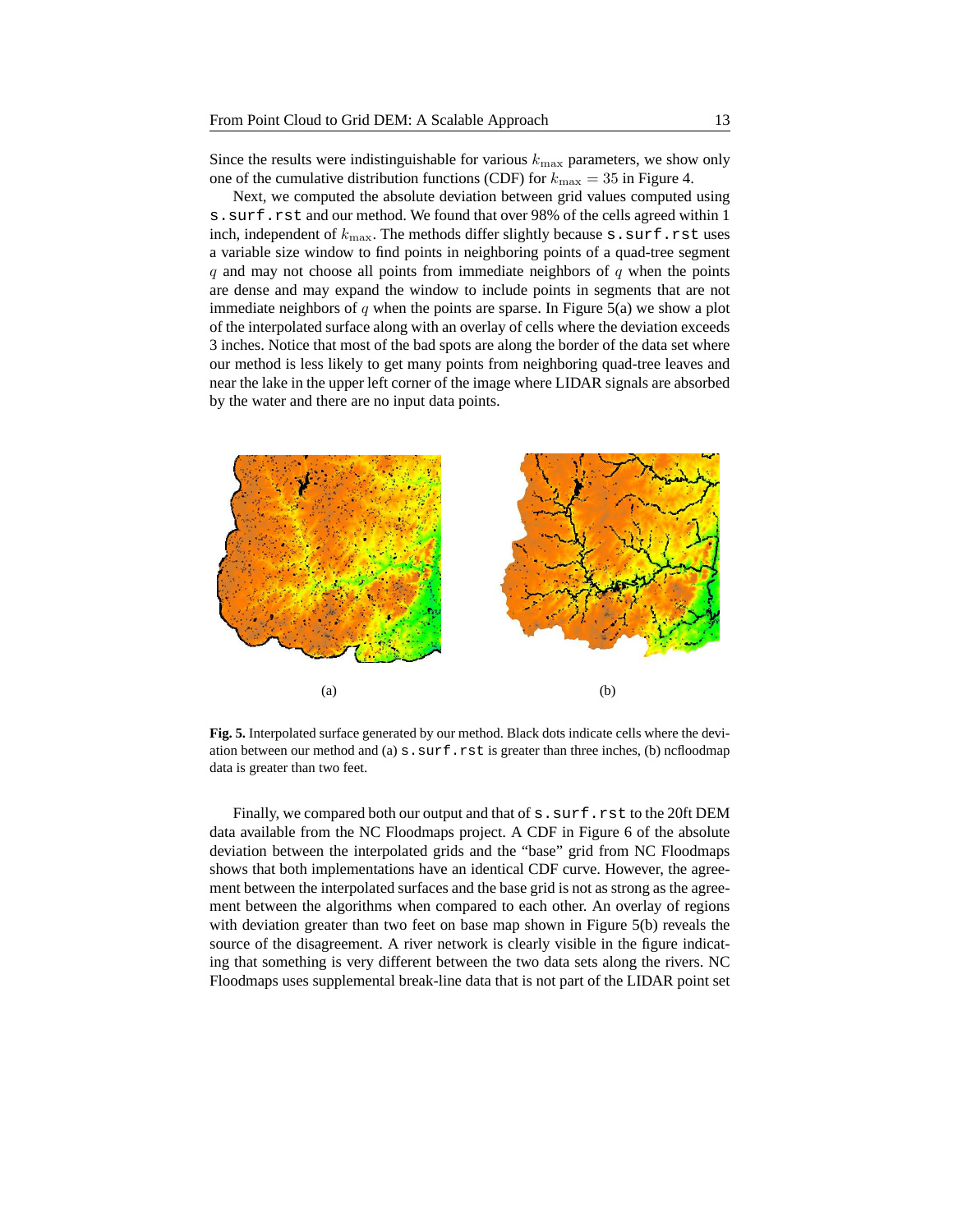to enforce drainage and provide better boundaries of lakes in areas where LIDAR has trouble collecting data. Aside from the rivers, the interpolated surface generated by either our method or the existing GRASS implementation agree reasonably well with the professionally produced and publicly available base map.



**Fig. 6.** Cumulative distribution of deviation between interpolated surface and data downloaded from ncfloodmaps.com. Deviation is similar for both our method and s. surf.rst for all values of  $k_{\text{max}}$ .

## **7 Conclusions**

In this paper we describe an I/O-efficient algorithm for constructing a grid DEM from point cloud data. We implemented our algorithm and, using LIDAR data, experimentally compared it to other existing algorithms. The empirical results show that, unlike existing algorithms, our approach scales to data sets much larger than the size of main memory. Although we focused on elevation data, our technique is general and can be used to compute the grid representation of any bivariate function from irregularly sampled data points.

For future work, we would like to consider a number of related problems. Firstly, our solution is constructed in such a way that the interpolation phase can be executed in parallel. A parallel implementation should expedite the interpolation procedure. Secondly, as seen in Figure 5(b), grid DEMs are often constructed from multiple sources, including LIDAR points and supplemental break-lines where feature preservation is important. Future work will examine methods of incorporating multiple data sources into DEM construction. Finally, the ability to create large scale DEMs efficiently from LIDAR data could lead to further improvements in topographic analysis including such problems as modelling surface water flow or detecting topographic change in time series data.